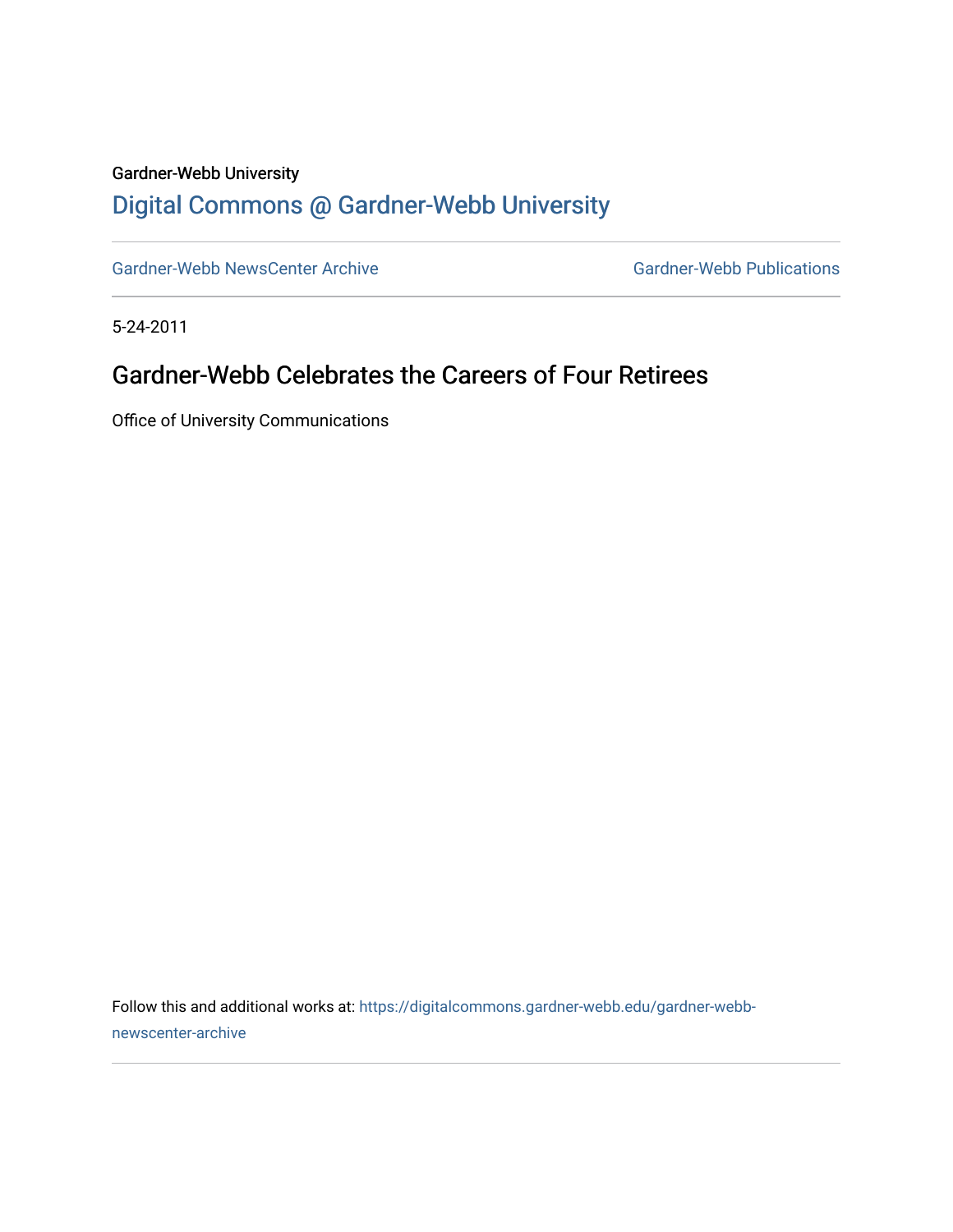# **Gardner-Webb Celebrates the Careers of Four Retirees**

**webpublish.gardner-webb.edu**[/newscenter/gardner-webb-celebrates-the-careers-of-four-retirees/](https://webpublish.gardner-webb.edu/newscenter/gardner-webb-celebrates-the-careers-of-four-retirees/)

Office of University Communications **May 24, 2011** Communications May 24, 2011

*Jimmy Martin, Dr. Roger Gaddis, Dr. Oland Summers, and Dr. Tony Eastman Receive Retirement Awards*

BOILING SPRINGS, N.C. – As the 2010-2011 academic year closed, so did the tenures of four of Gardner-Webb University's cherished faculty and staff members. At a recent recognition program, the University presented retirement awards, celebrating long careers of service to the University, to Jimmy Martin, Dr. Roger Gaddis, Dr. C. Oland Summers, and Dr. Tony Eastman.

Jimmy Martin began what he calls his "adventure" at Gardner-Webb as a contract construction worker in the late 1970s. He was hired as a full-time maintenance employee in 1978 and was promoted to Director of Maintenance in 1981. Martin helped build the Lutz-Yelton Convocation Center, the Williams Observatory, Lake Hollifield, the Lake Hollifield Bell Tower, and the first University Commons Apartment. Ann Dellinger, director of facilities services, said that Martin is "a true southern gentleman" with "a heart of gold," and that Martin will be missed as a friend more than as a coworker.

Dr. Roger Gaddis was named associate professor of psychology at Gardner-Webb College in 1974. Gaddis served as chair of the Department of Psychology from 1978-1995, and he oversaw the development of both GOAL (Greater Opportunities for Adult Learners) and graduate programs in psychology. He served as the coordinator of the Human Services program until 2010, and as his colleague Dr. Frieda Brown said, he was "the architect" of Gardner-Webb's School of Psychology and Counseling. Brown insisted that Gaddis will leave behind "students who are making a difference in others' lives, colleagues who are grateful that it is his value system that has defined us, a school that is better for his having served it, and friends who remember his loving support and commitment to excellence."

Dr. C. Oland Summers joined the Gardner-Webb faculty as assistant professor of music in 1976, and started Gardner-Webb's first marching band that year. Prior to coming to Gardner-Webb, "Doc"—as his students affectionately call him—taught band, choir, and orchestra in various Indiana and Illinois public school for 19 years. In total, then, Summers has taught music for 54 years. Dr. Tracy Jessup, GWU's vice president for Christian life and service, was one of Doc's former students. In recognizing Summers, Jessup reminded the audience that Summers had also served as minister of music for over 52 years in part-time and interim church positions. Jessup said, "I don't think I've ever met anyone who moved with greater ease between the academy and the church. That's because Doc truly sees both as a ministry to which he's been called to use his knowledge, his gifts, and his talents to glorify God."